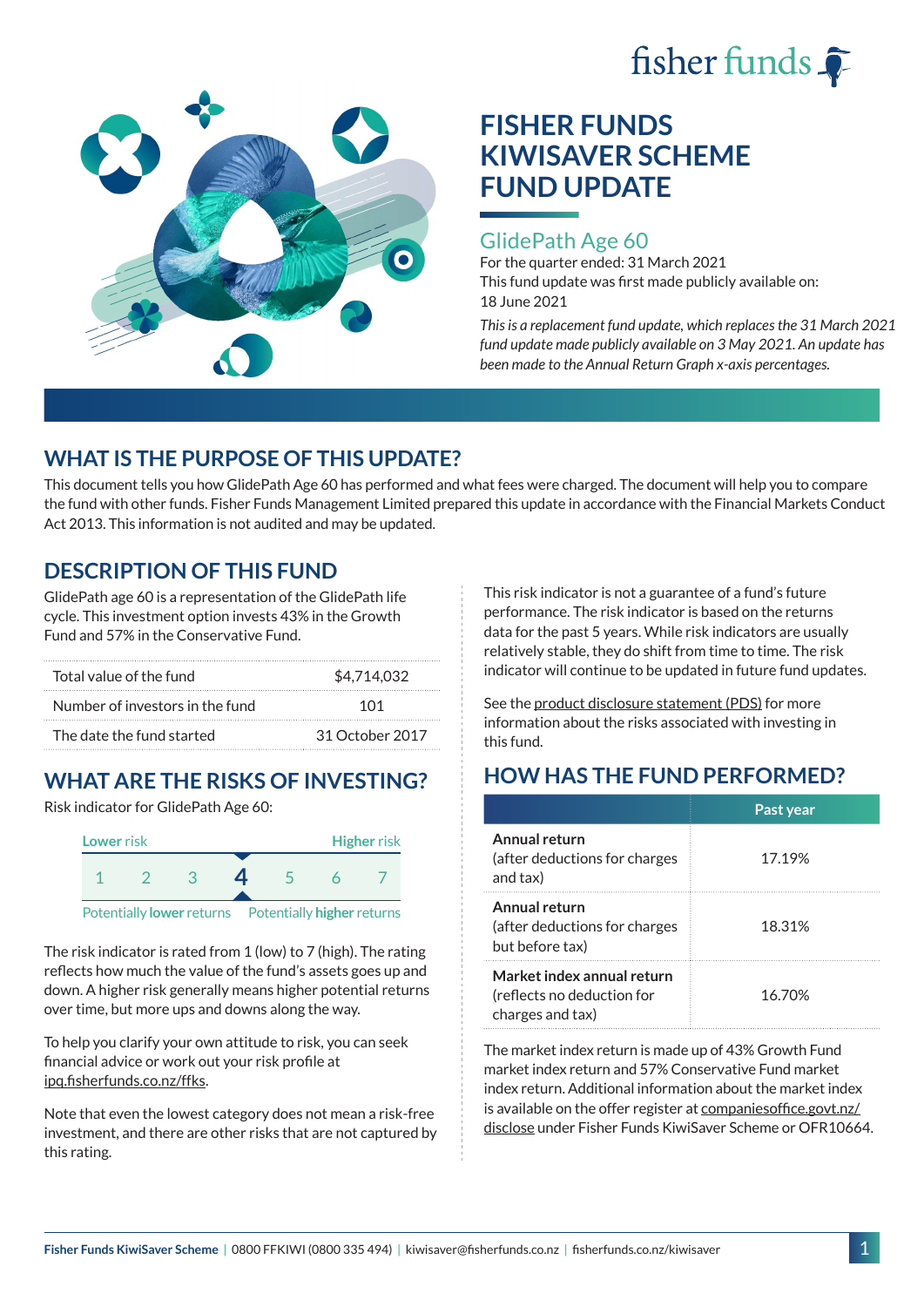#### **ANNUAL RETURN GRAPH**



This shows the return after fund charges and tax for each year ending 31 March since the fund started. The last bar shows the average annual return since the fund started, up to 31 March 2021.

**Important:** This does not tell you how the fund will perform in the future.

Returns in this update are after tax at the highest prescribed investor rate (PIR) of tax for an individual New Zealand resident. Your tax may be lower. The market index return reflects no deduction for charges and tax.

#### **WHAT FEES ARE INVESTORS CHARGED?**

Investors in GlidePath Age 60 are charged fund charges that include GST. In the year to 31 March 2020 these were:

|                                                       | % of net asset value   |  |
|-------------------------------------------------------|------------------------|--|
| <b>Total fund charges</b>                             | 1.07%                  |  |
| Which are made up of:                                 |                        |  |
| <b>Total management and</b><br>administration charges | 0.98%                  |  |
| Inding:                                               |                        |  |
| Manager's basic fee                                   | 0.90%                  |  |
| Other management and<br>administration charges        | 0.08%                  |  |
| Total performance-based fees <sup>1</sup>             | 0.09%                  |  |
| Other charges:                                        | \$ amount per investor |  |
| Annual account fee                                    |                        |  |

\* The account fee reduced from \$3 per month (\$36 per annum) to \$1.95 per month (\$23.40 per annum) on 1 July 2020.

Small differences in fees and charges can have a big impact on your investment over the long term.

#### **EXAMPLE OF HOW THIS APPLIES TO AN INVESTOR**

Sarah had \$10,000 in the fund at the start of the year and did not make any further contributions. At the end of the year, Sarah received a return after fund charges were deducted of \$1,719 (that is 17.19% of her initial \$10,000). Sarah also paid \$36 in other charges. This gives Sarah a total return after tax of

#### **WHAT DOES THE FUND INVEST IN? Actual investment mix**

This shows the types of assets that the fund invests in.



#### **Target investment mix**

This shows the mix of assets that the fund generally intends to invest in.

| Cash and cash equivalents    | 13% |
|------------------------------|-----|
| New Zealand fixed interest   | 13% |
| International fixed interest | 24% |
| Australasian equities        | 15% |
| International equities       | 25% |
| Listed property              | 5%  |
| Unlisted property            | 5%  |
|                              |     |